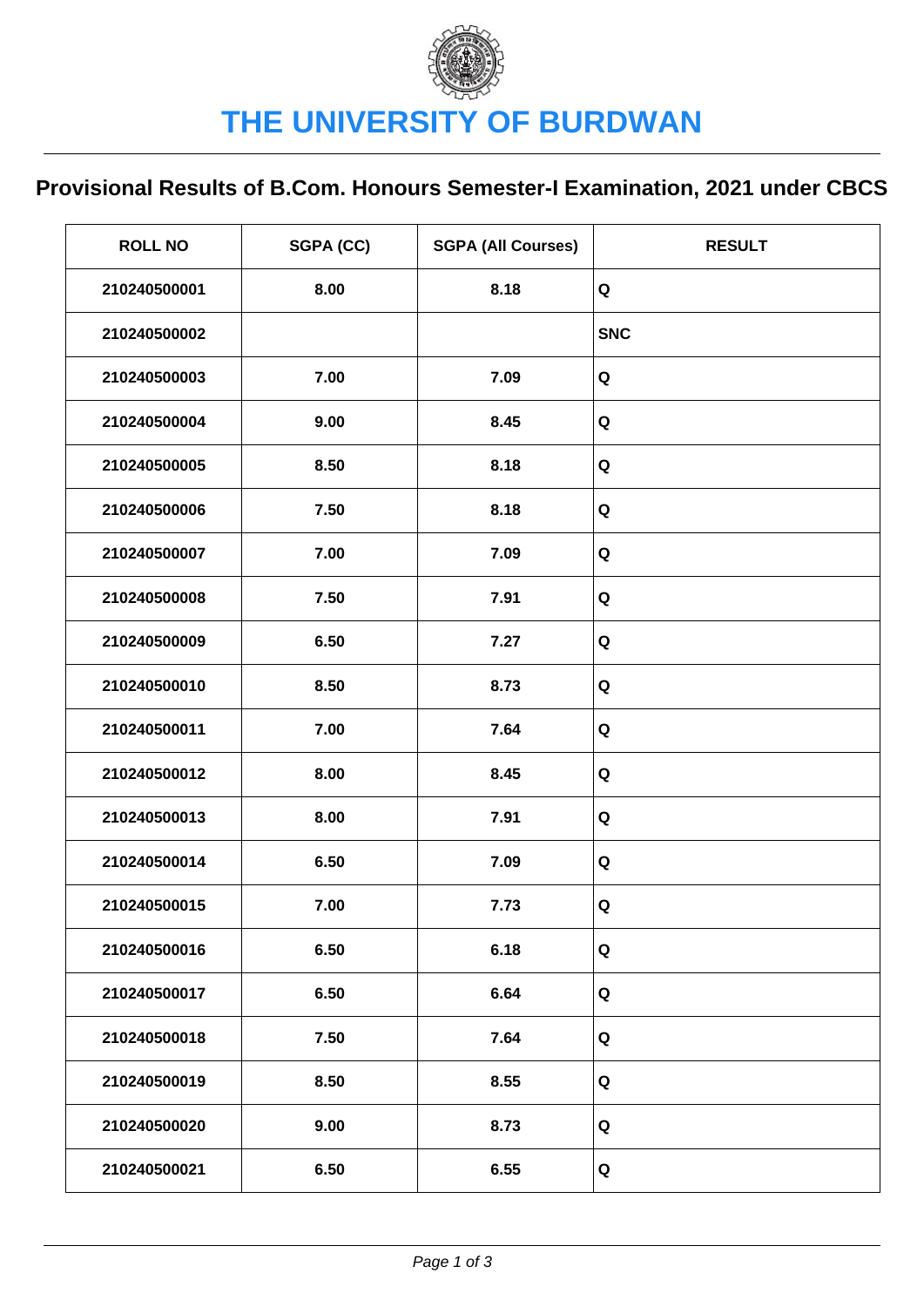## **Provisional Results of B.Com. Honours Semester-I Examination, 2021 under CBCS**

| <b>ROLL NO</b> | SGPA (CC) | <b>SGPA (All Courses)</b> | <b>RESULT</b> |
|----------------|-----------|---------------------------|---------------|
| 210240500022   | 8.00      | 7.73                      | Q             |
| 210240500023   | 7.00      | 7.55                      | Q             |
| 210240500024   | 5.50      | 6.91                      | $\mathbf Q$   |
| 210240500025   | 8.50      | 8.27                      | Q             |
| 210240500026   | 6.50      | 7.64                      | Q             |
| 210240500027   | 7.00      | 7.55                      | Q             |
| 210240500028   | 5.50      | 6.18                      | $\mathbf Q$   |
| 210240500029   | 7.50      | 7.45                      | $\mathbf Q$   |
| 210240500030   | 6.50      | 6.73                      | Q             |
| 210240500031   | 8.00      | 7.55                      | Q             |
| 210240500032   | 7.00      | 7.18                      | Q             |
| 210240500033   | 6.50      | 6.91                      | Q             |
| 210240500034   | 6.00      | 6.64                      | Q             |
| 210240500035   | 6.00      | 6.45                      | $\mathbf Q$   |
| 210240500036   | 7.00      | 7.36                      | Q             |
| 210240500037   | 8.00      | 7.73                      | Q             |
| 210240500038   | 8.00      | 8.27                      | Q             |
| 210240500039   | 5.50      | 5.73                      | Q             |
| 210240500040   | 6.00      | 6.27                      | Q             |
| 210240500041   | 7.00      | 7.18                      | Q             |
| 210240500042   | 8.50      | 8.27                      | Q             |